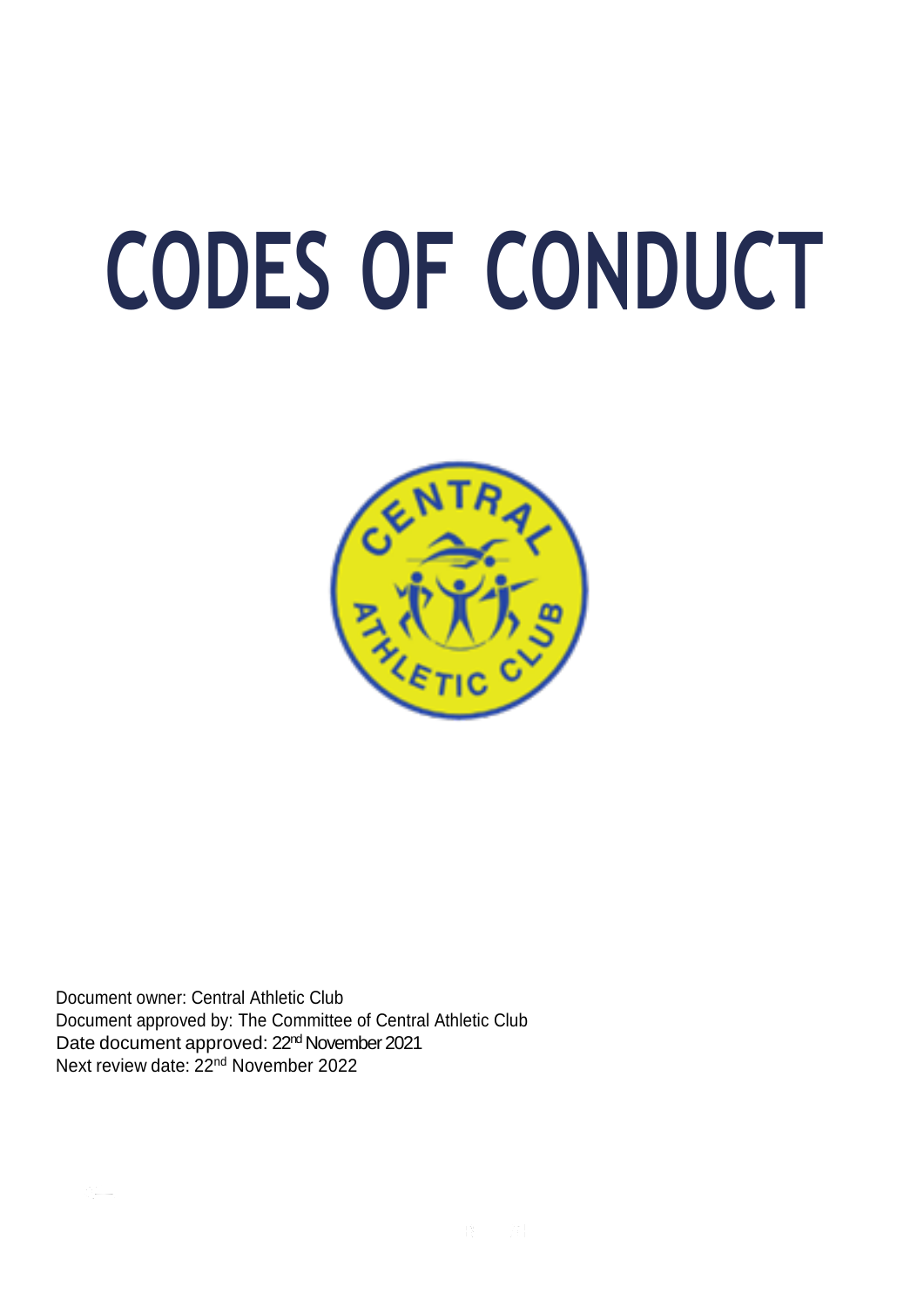# **CONTENTS**

| <b>INTRODUCTION</b> |                                                                                        | page 3  |
|---------------------|----------------------------------------------------------------------------------------|---------|
|                     | 1. CLUB SAFEGUARDING CODE OF CONDUCT                                                   | page 4  |
|                     | 2. CODE OF CONDUCT: COACHES                                                            | page 6  |
|                     | 3. CODE OF CONDUCT: SENIOR ATHLETES                                                    | page 9  |
|                     | 4. CODE OF CONDUCT: CHILDREN AND YOUNG PEOPLE (UNDER 18 YEARS)                         | page 10 |
|                     | 5. CODE OF CONDUCT: PARENTS/CARERS                                                     | page 11 |
|                     | 6. CODE OF CONDUCT: TECHNICAL OFFICIALS                                                | page 12 |
|                     | 7. CODE OF CONDUCT: VOLUNTEERS<br>(EXCLUDING LICENSED COACHES AND TECHNICAL OFFICIALS) | page 15 |
|                     | 8. CLUB WELFARE OFFICER: ROLES AND RESPONSIBILITIES                                    | page 17 |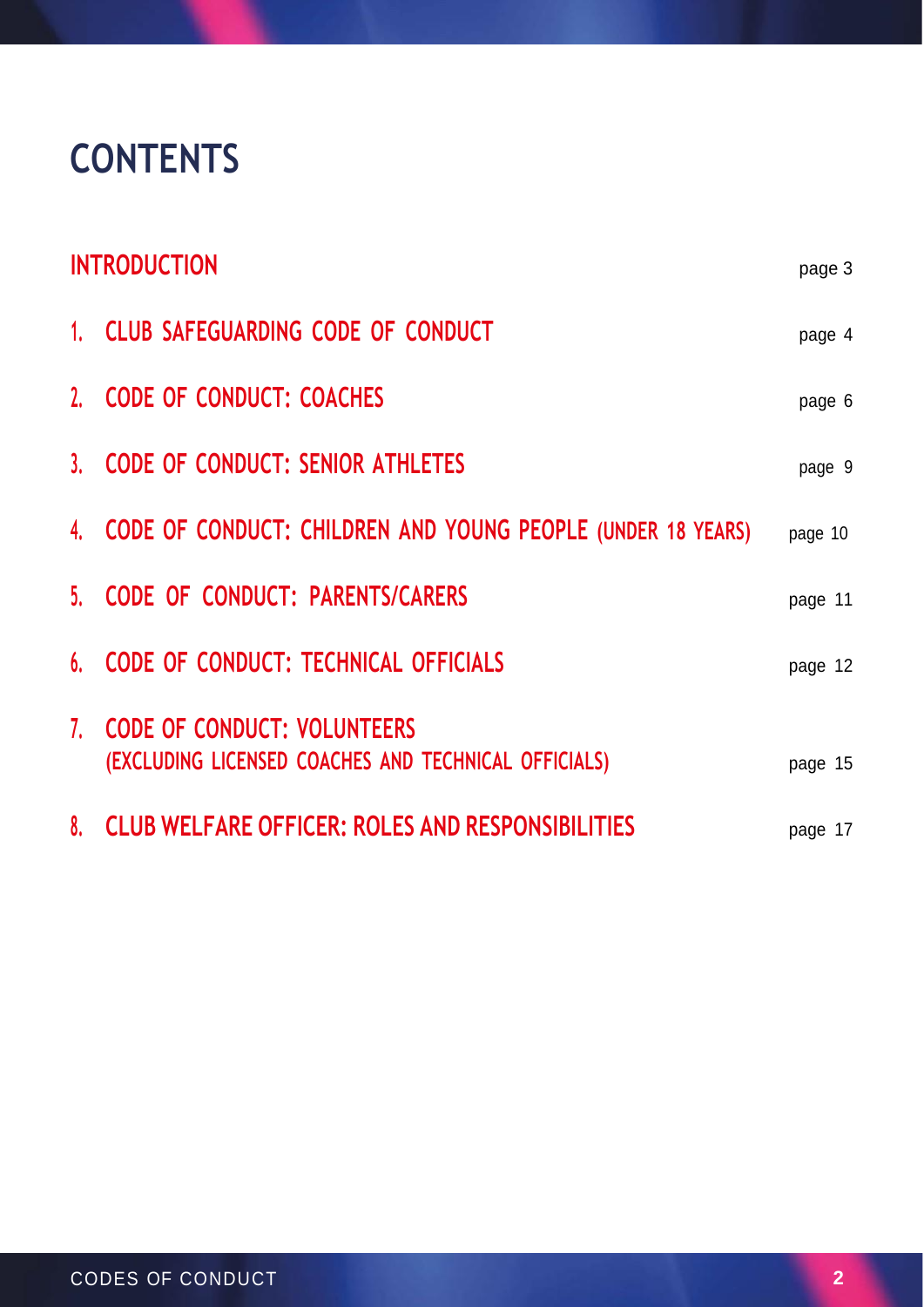# **INTRODUCTION**

The UK Athletics (UKA) and the Home Country Athletics Federations (HCAF) Codes of Conduct set out national standards of conduct for all clubs, coaches, officials, volunteers and athletes in the sport. The 2021 revised codes take account of developments in national policy, guidance and practice.

Every club, club member and anyone undertaking a relevant role must agree to abide by the codes of conduct either when they join a club as part of the club application process, or when they renew their club membership or UKA licence.

## **WHAT ARE THE CODES?**

The purpose of a code is to clarify:

- what behaviours are acceptable and unacceptable
- the standards of practice expected
- the basis for challenging and improving practice.

The codes are therefore a guide for individuals and clubs to think about, and monitor, how they, and others, conduct themselves in their roles. The codes let everyone know what they can expect from the club, coaches and volunteers, but also what standard of behaviour is expected from club members, athletes and parents/carers.

The codes are a tool for continuous improvement. They can be used prior to or during training sessions, at club or team meetings, and must form part of new member inductions, and at annual renewal of membership.

For all clubs, the codes are an important part of monitoring and improving the behaviour and practice of its members. When a club member does not meet the expectations set out in the codes, disciplinary or performance management action may be taken by the club.

Adopting and communicating clear codes of conduct is an important element in delivering the standards for child wellbeing and protection in sport.

## **CHILDREN AND YOUNG PEOPLE (UNDER 18 YEARS)**

Children and young people have their own codes of conduct and should be clear about their club's expectations in terms of acceptable behaviour and conduct. It can be beneficial to ask children in their group/team to discuss and agree what the consequences of breaking these codes should be for them. This could be done at the start of the year, before a trip away from home, or as part of a training event.

For groups of very young children, it can be useful to have them develop together a specific behaviour code or charter for their group. Such charters are used extensively in primary schools and the children will recognise and understand what they are being asked to do.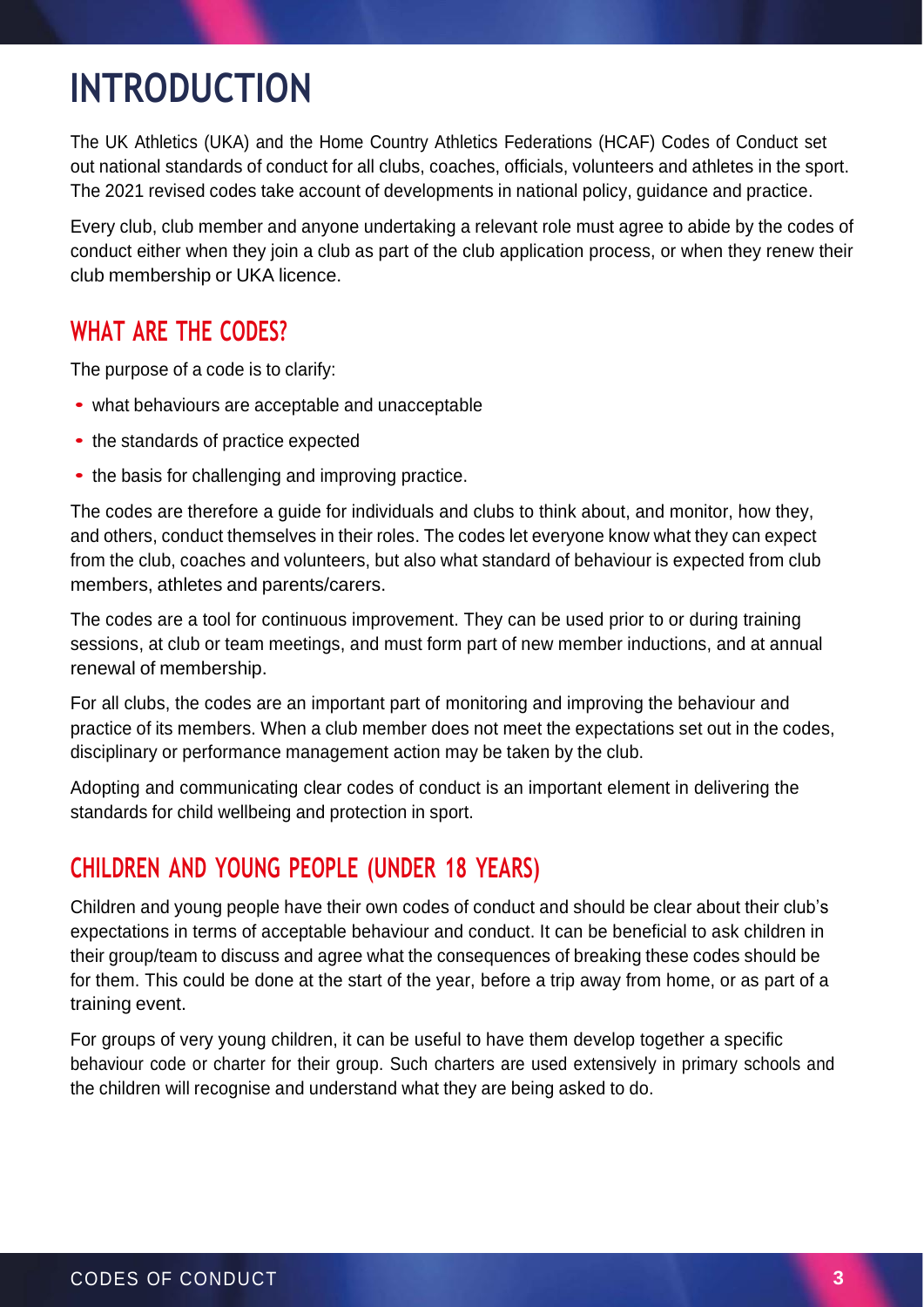# **1. CLUB SAFEGUARDING CODE OF CONDUCT**

Every club committee has a responsibility to implement and communicate codes of conduct, as well as relevant policies and processes which link to the codes.

The Safeguarding section of the UKA and relevant Home Country governing body websites contain examples of the documents listed below.

Affiliated clubs must:

- adopt the UKA and HCAF Child Safeguarding Policy and Child Safeguarding Procedures, and ensure they are displayed prominently on websites and social media pages
- adopt the UKA and HCAF Adult Safeguarding Policy and Adult Safeguarding Procedures, and ensure they are displayed prominently on websites and social media pages
- adopt the UKA and HCAF Codes of Conduct and ensure they are signed up to by those working and volunteering in regulated roles, parents/carers and athletes (clubs that have online membership processes, or utilise third party sites, must make sure the process includes a section for the applicant to read and agree to abide by the codes of conduct)
- adopt the UKA and HCAF procedures for managing safeguarding concerns
- adopt <sup>a</sup> disciplinary process for managing misconduct cases
- appoint <sup>a</sup> minimum of one Welfare Officer in line with UKA guidelines and role description for Club Welfare Officers
- ensure that all coaches and volunteers are recruited safely and are operating appropriately within the club environment (i.e. that they hold appropriate up-to-date qualifications and licences, have undertaken a satisfactory criminal record check, and are adhering to the safeguarding policies, terms and conditions of their licence and the relevant codes of conduct)
- ensure that coaches, technical officials and club officers attend recommended safeguarding training every three years
- adopt an induction process for new members that includes agreeing and signing up to the codes of conduct, safeguarding policies, discipline policy, anti-bullying policies and other relevant information
- liaise appropriately with parents/carers, officials, coaches, UKA, the relevant HCAF and other relevant people/organisations to ensure that good practice is maintained
- maintain a register of safeguarding training attended and criminal record checks completed relevant to club members, and share this register with the HCAF when asked
- ensure that contact details for Club Welfare Officers and relevant agencies are openly displayed in club environs and on club websites, and made available to anyone who requires them
- ensure that club officers and volunteers act responsibly and set an example to others, especially younger members
- respect the rights, dignity and worth of every club member and others involved in athletics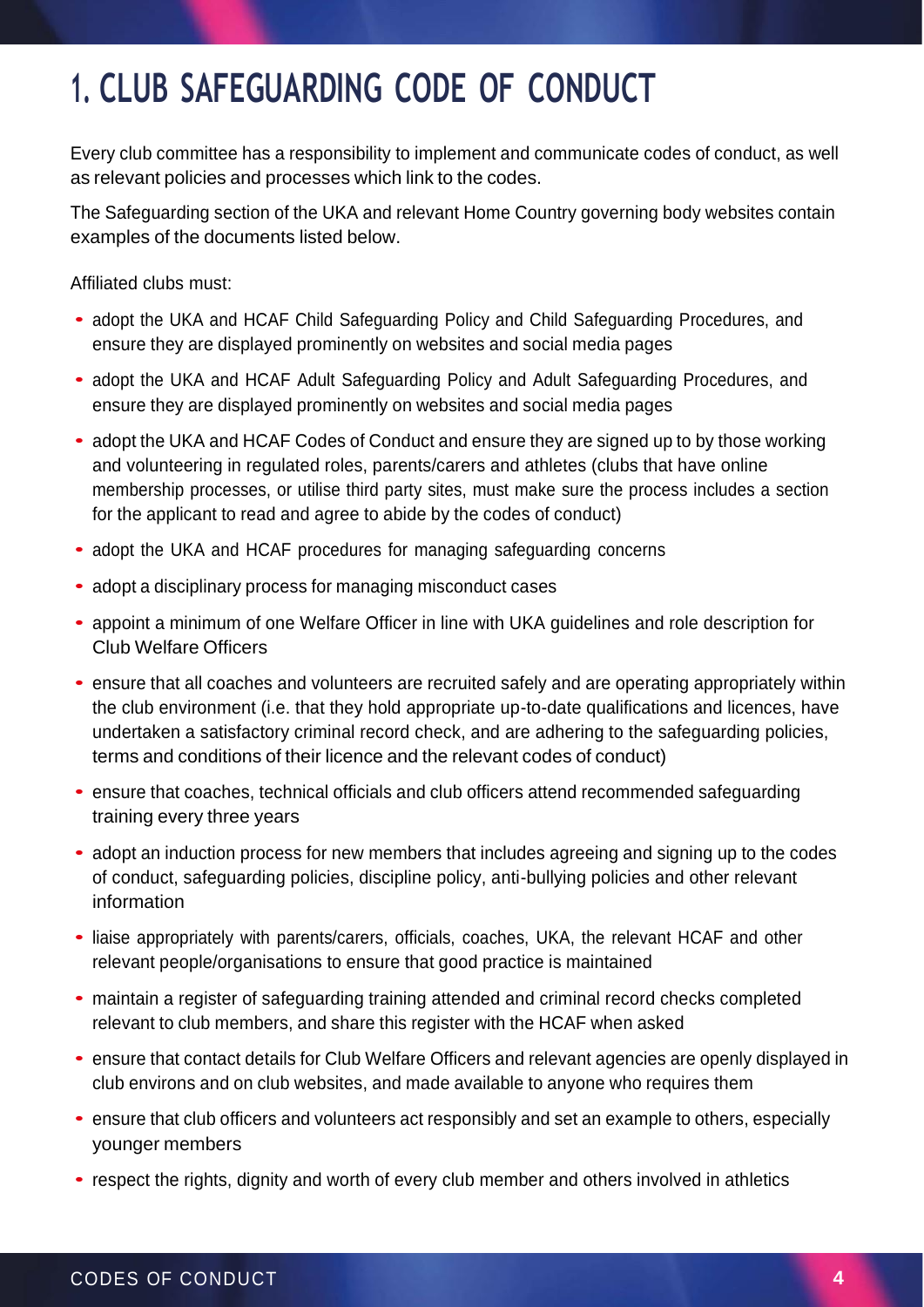- develop an environment that promotes the wellbeing and safety of athletes above other considerations, including the development of performance
- consistently promote positive aspects of the sport such as fair play and never condone rule violations or the use of prohibited or age-inappropriate substances
- accept that all office bearers and committee members have a responsibility for safeguarding children's wellbeing and protecting them from harm, and are prepared to respond to any concerns of abuse or poor practice
- challenge and change poor practice
- implement any recommendations of UK Athletics or the relevant HCAF
- promote an environment where all concerns can be raised without fear of victimisation or reprisal
- ensure that everyone volunteering or working with children or adults at risk at their club attends relevant safeguarding training every three years.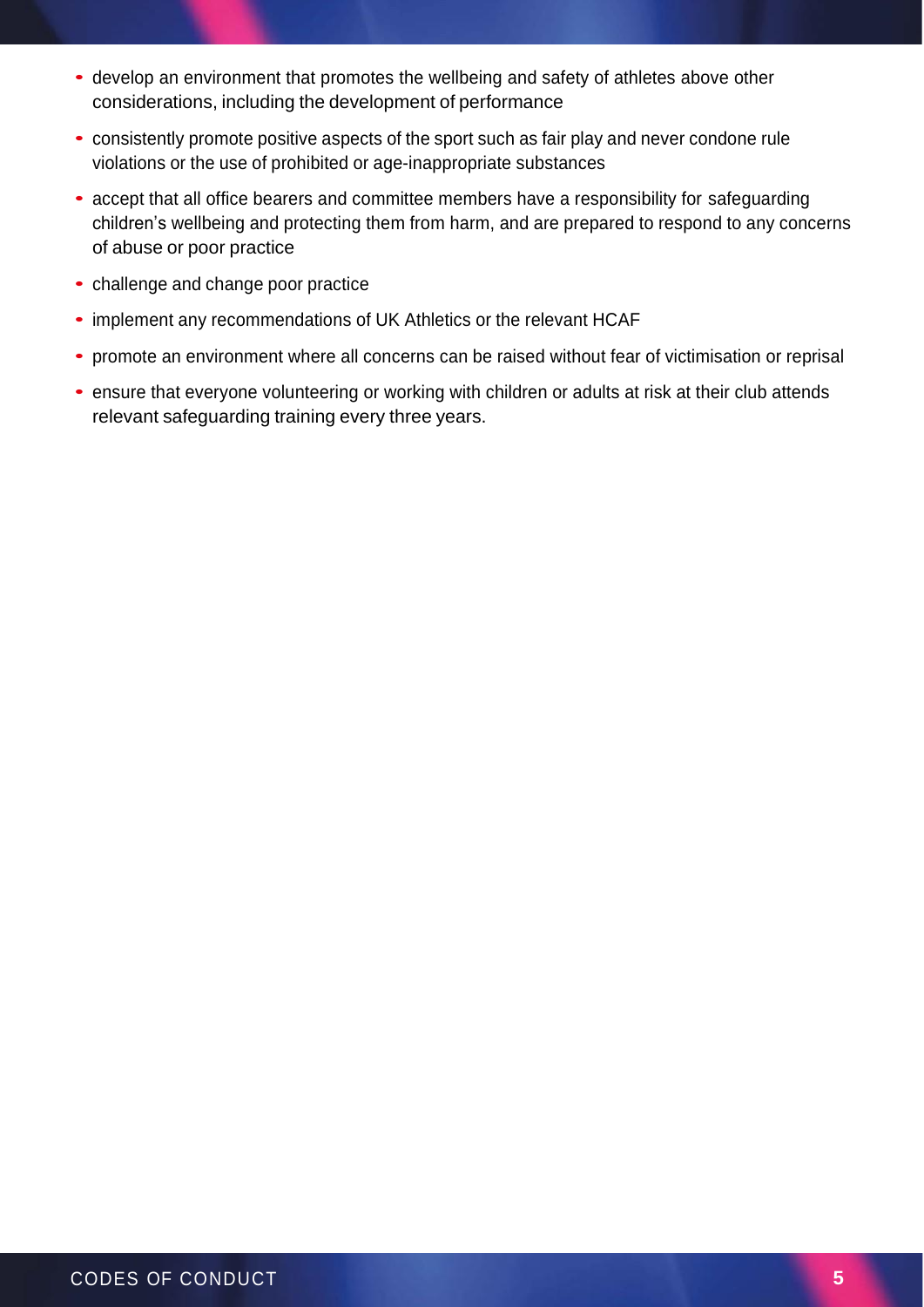# **2. CODE OF CONDUCT: COACHES**

Coaches play a crucial role in the development of athletics and in the lives of the athletes they coach. They have a unique position of trust in athletics and the need for coaches to understand and act on their responsibilities is vital, as is the need to promote participation for fun and enjoyment.

The code of conduct for coaches reflects the principles of good coaching practice.

#### **Responsibilities – Professional Standards**

To maximise the benefits and minimise the risks to athletes, coaches must attain an appropriate level of competence through qualifications, and a commitment to ongoing training to ensure safe and correct practice.

#### **Responsibilities – Personal Standards**

Coaches must demonstrate proper personal behaviour and conduct at all times.

#### **Rights**

Coaches must respect and champion the rights of every individual to participate in sport and physical activity.

Place the welfare and safety of the athlete above the development of performance

#### **Relationships**

Coaches must develop a positive relationship with their participants (and others) based on openness, honesty, mutual trust and respect.

## **1. RESPONSIBILITIES – PROFESSIONAL STANDARDS**

As a responsible athletics coach, I will:

- **1.1** abide by the terms of my UKA coaching licence
- **1.2** abide by the UKA and the HCAF Child Safeguarding Policy and Child Safeguarding Procedures
- **1.3** abide by the UKA and the HCAF Adult Safeguarding Policy and Adult Safeguarding Procedures
- **1.4** keep my professional knowledge and skills up to date, be appropriately qualified for the activities I lead, and renew my coach licence as and when required by UKA
- **1.5** ensure I have obtained an acceptable criminal record check (DBS/Disclosure Scotland/Access NI) (a licence will not be issued to anyone who does not have an acceptable criminal records certificate or who refuses to share the certificate with UKA/the HCAF when required)
- **1.6** ensure that activities I direct, or guide, are appropriate for the age, maturity, experience and ability of the individual athlete
- **1.7** be aware of the current national and international regulations on anti-doping in sport. I will not assist, support or ignore practices, policies or procedures that contravene national or international anti-doping regulations
- **1.8** never try to recruit, either overtly or covertly, athletes who are already receiving coaching
- **1.9** in circumstances where I need to demonstrate a technique through physical contact, always provide an explanation and seek consent before touching the athlete (never touch an athlete aged under 18 to demonstrate a technique without another adult being present)
- **1.10** observe the recommended national guidance on coach/athlete ratios
- **1.11** cooperate fully with others involved in the sport such as technical officials, team managers,

#### CODES OF CONDUCT **6**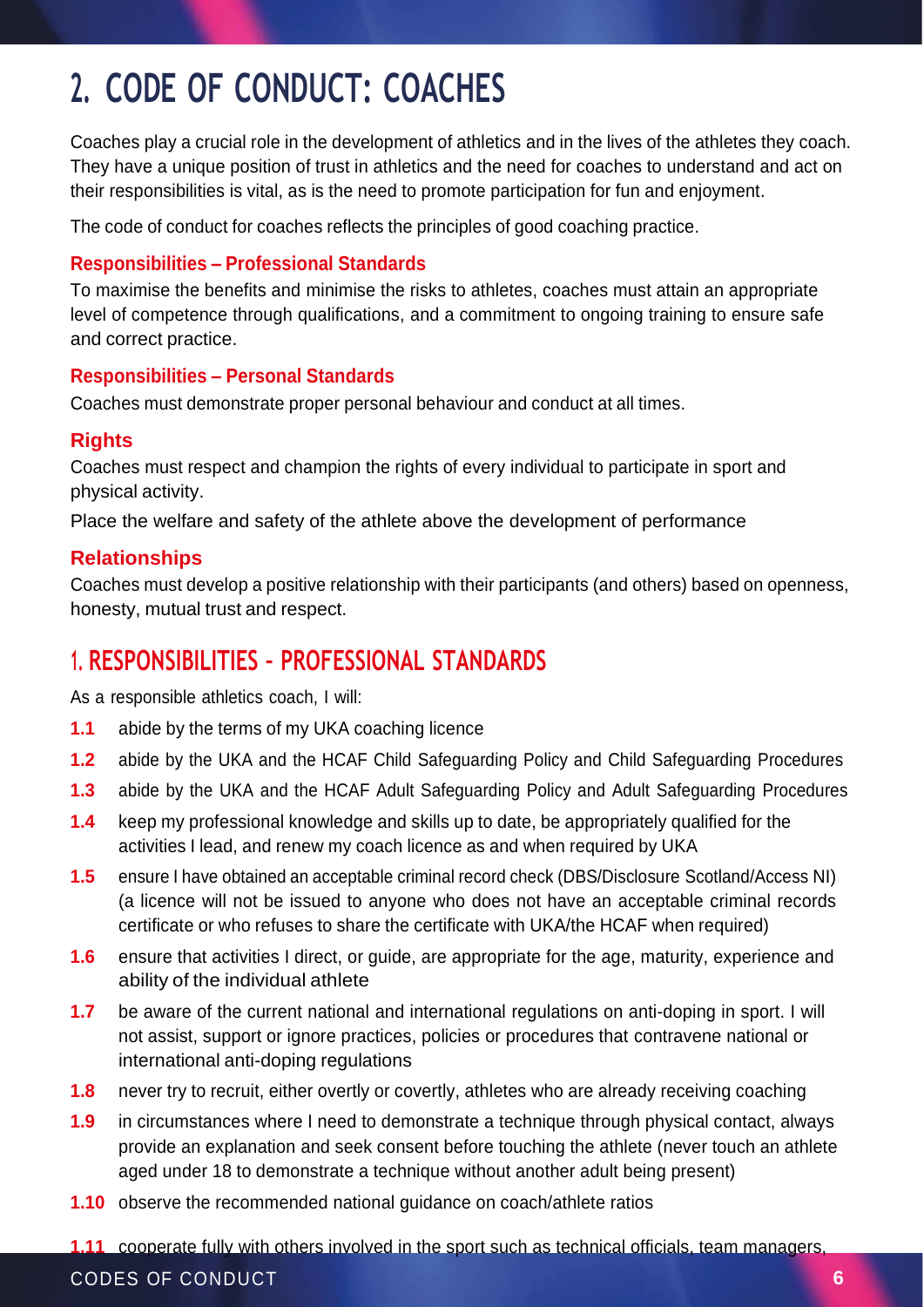other coaches, doctors, physiotherapists, sport scientists and representatives of the governing body in the best interests of the athlete.

- **1.12** Work within the Club culture, structure and processes
- **1.13** Report any suspected misconduct by other coaches or other people involved in athletics to the Club, Regional, National or UKA welfare officer as soon as possible

#### **2. RESPONSIBILITIES – PERSONAL STANDARDS**

As a responsible athletics coach, I will:

- **2.1** consistently promote positive aspects of the sport (e.g. fair play) and never condone rule violations or adopt or encourage the use of prohibited or age-inappropriate substances or techniques
- **2.2** never engage in the massage of an athlete under the age of 18 years. I understand that I require an up-to-date and recognised qualification in sports massage or another relevant qualification from a recognised body or authority to engage in the massage of an athlete over 18 years
- **2.3** follow the relevant guidance for coaches on social media use and not post on social media any content which is inappropriate or offensive
- **2.4** be aware that my attitude and behaviour directly affects the behaviour of athletes under my supervision
- **2.5** avoid swearing, abusive language and irresponsible or illegal behaviour, including behaviour that is dangerous to me or others, acts of violence, bullying, harassment, and physical and sexual abuse
- **2.6** avoid destructive behaviour and leave athletics venues as I find them
- **2.7** not carry or consume alcohol or illegal substances while coaching or attending events directly linked to coaching
- **2.8** avoid carrying any items that could be dangerous to me or others, excluding athletics equipment used in the course of my athletics activity
- **2.9** challenge inappropriate behaviour and language by others and report any suspected misconduct by other coaches or other people involved in athletics to the club, HCAF/UKA Safeguarding Team as soon as possible
- **2.10** act ethically, professionally and with integrity, and take responsibility for your actions.

#### **3. RIGHTS**

As a responsible athletics coach, I will:

- **3.1** provide coaching services without discrimination on grounds of age, gender, sexual, cultural, ethnic, disability or religious preference
- **3.2** respect the rights, dignity and worth of every athlete and treat everyone equally, regardless of background or ability
- **3.3** make the athlete's health and welfare my primary and overriding concern
- **3.4** respect the athlete's right to request who they are coached by appropriate to their stage of athletic development and in line with the Club coaching structure
- **3.5** respect the right of all athletes to an independent life outside of athletics

#### CODES OF CONDUCT **7**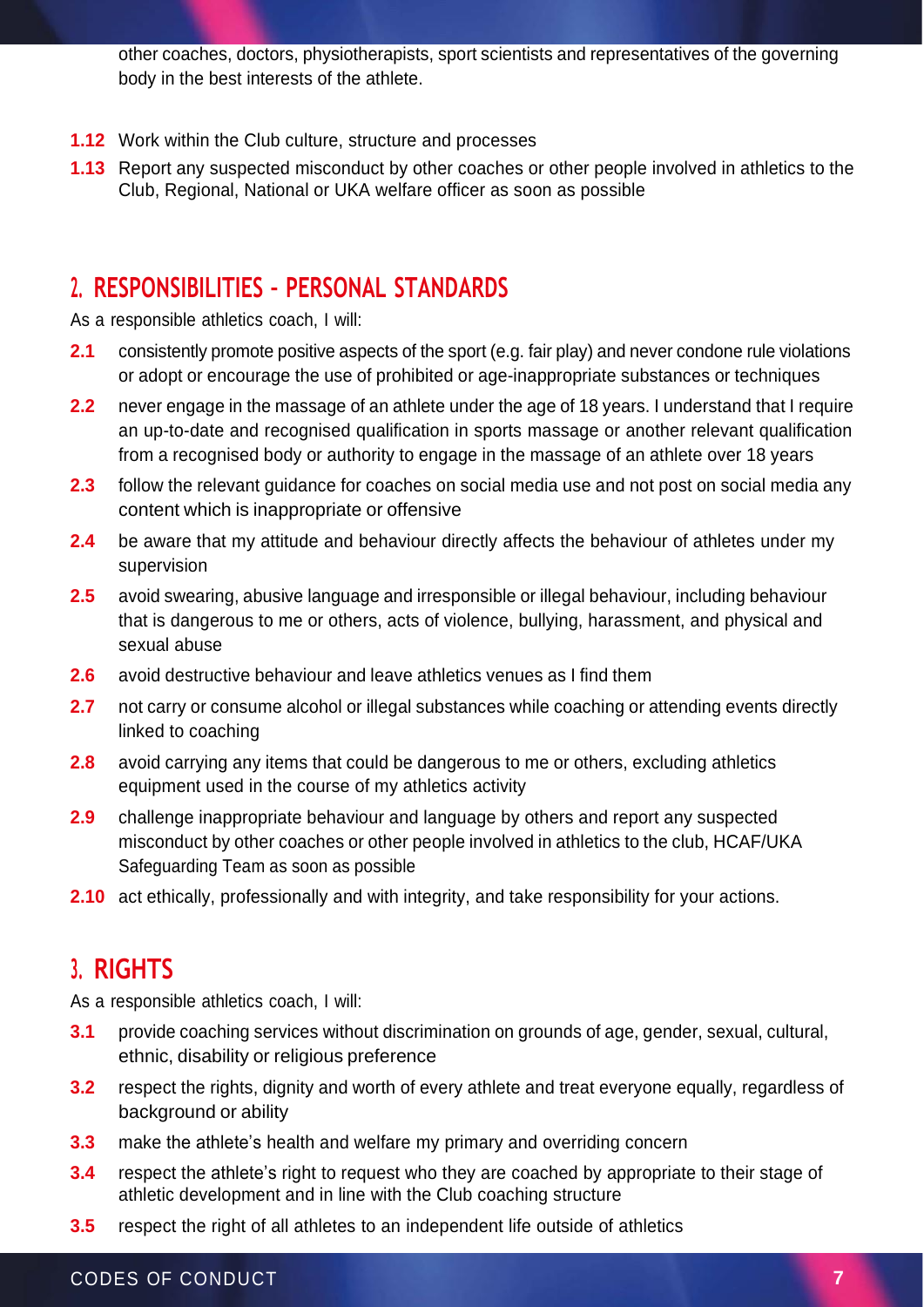- **3.6** report any accidental injury, distress, misunderstanding or misinterpretation to the parents/ carers and Club Welfare Officer as soon as possible
- **3.7** never exert undue influence to obtain personal benefit or reward
- **3.8** in no way undermine, put down or belittle athletes, other coaches or practitioners, or allow those behaviours to exist within the athletes and groups that I lead / manage – including thosebehaviours towards other athletes or groups of athletes.

#### **4. RELATIONSHIPS**

As a responsible athletics coach, I will:

- **4.1** at the outset, clarify with athletes (and where appropriate, with parents or carers) exactly what it is that is expected of them and what athletes are entitled to expect from me
- **4.2** develop healthy and appropriate working relationships with athletes based on mutual trust and respect, especially with those athletes under 18 years or who are adults at risk
- **4.3** never incite or engage in sexual activity, inappropriate touching or communication (in person or social media or any other form of verbal or non-verbal communication) with an athlete under 18 years of age. A violation of this code may result in a coach licence being permanently withdrawn
- **4.4** never incite or engage in sexual activity, inappropriate touching or communication (in person or social media or any other form of verbal or non-verbal communication) with an athlete who is an adult at risk coached by me or under my supervision. A violation of this code may result in a coach licence being permanently withdrawn
- **4.5** not use my position as a licensed coach to incite or engage in sexual activity, inappropriate touching or communication (in person or social media or any other form of verbal or non-verbal communication) with athletes I coach who are aged over 18 years. In certain circumstances a violation of this code may result in a coach licence being permanently withdrawn
- **4.6** avoid spending time alone with young athletes (under 18) unless clearly in the view of other adults
- **4.7** ensure that parents/carers know and have given consent before taking a young athlete (under 18) away from the usual training venue
- **4.8** never take young athletes (under 18) alone in my vehicle without parental consent
- **4.9** never invite a young athlete (under 18) alone into my home
- **4.10** never share a bedroom with a young athlete (under 18).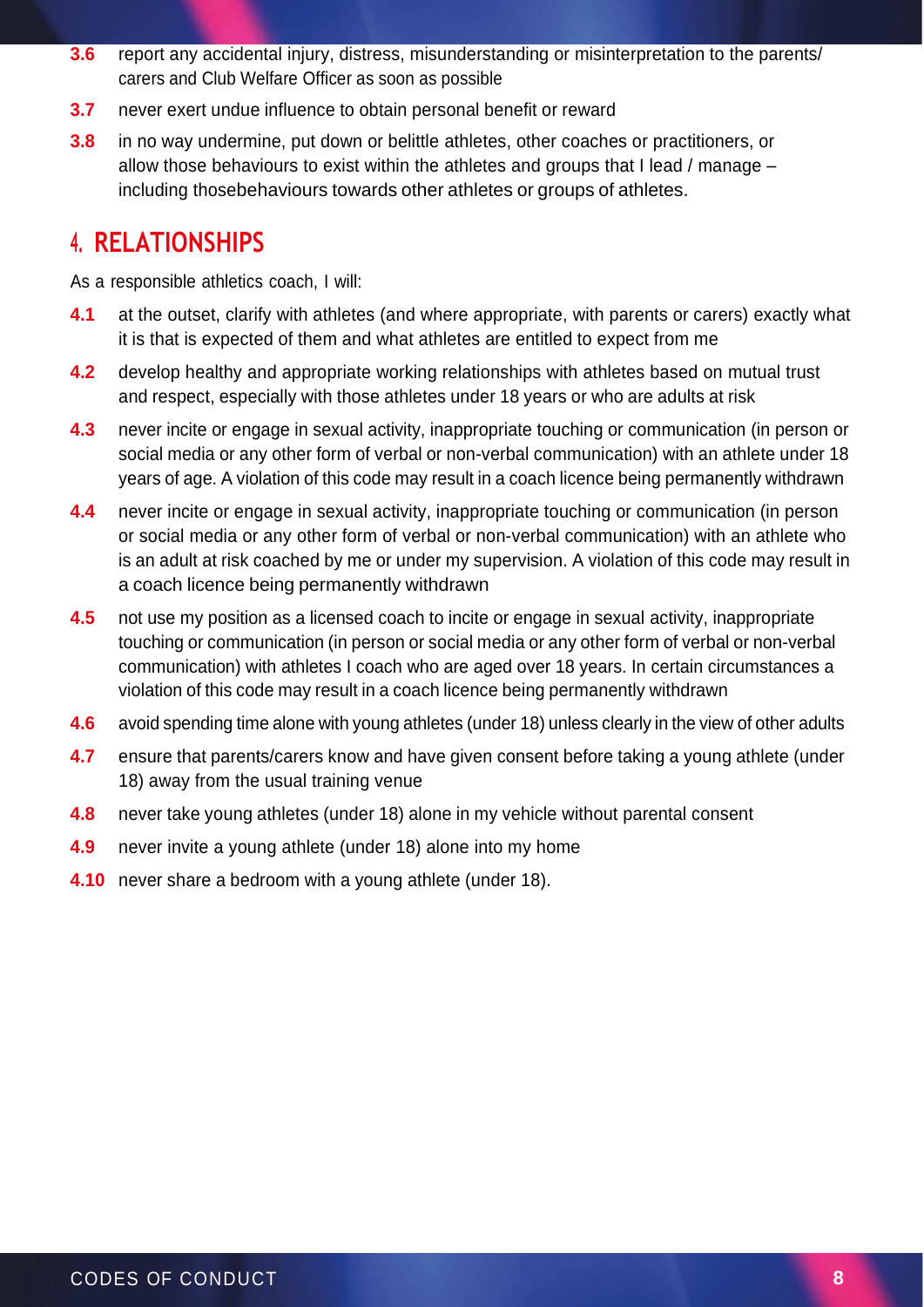## **BREACH OF THE CODE OF CONDUCT**

I understand that if I do not follow the code, I may be in breach of the terms and conditions of my UKA licence and could be subject to disciplinary action and sanction by my club, Home Country Athletics Federation and/or UKA and that as a consequence of such disciplinary action the following sanctions may be imposed – I may:

- receive a verbal warning
- receive a written warning
- be monitored by another coach
- be required to attend supplementary training
- be suspended by the club/HCAF/UKA
- be required to leave or be dismissed by the club/HCAF/UKA
- have my UKA coaching licence withdrawn
- be referred to DBS/Disclosure Scotland/AccessNI.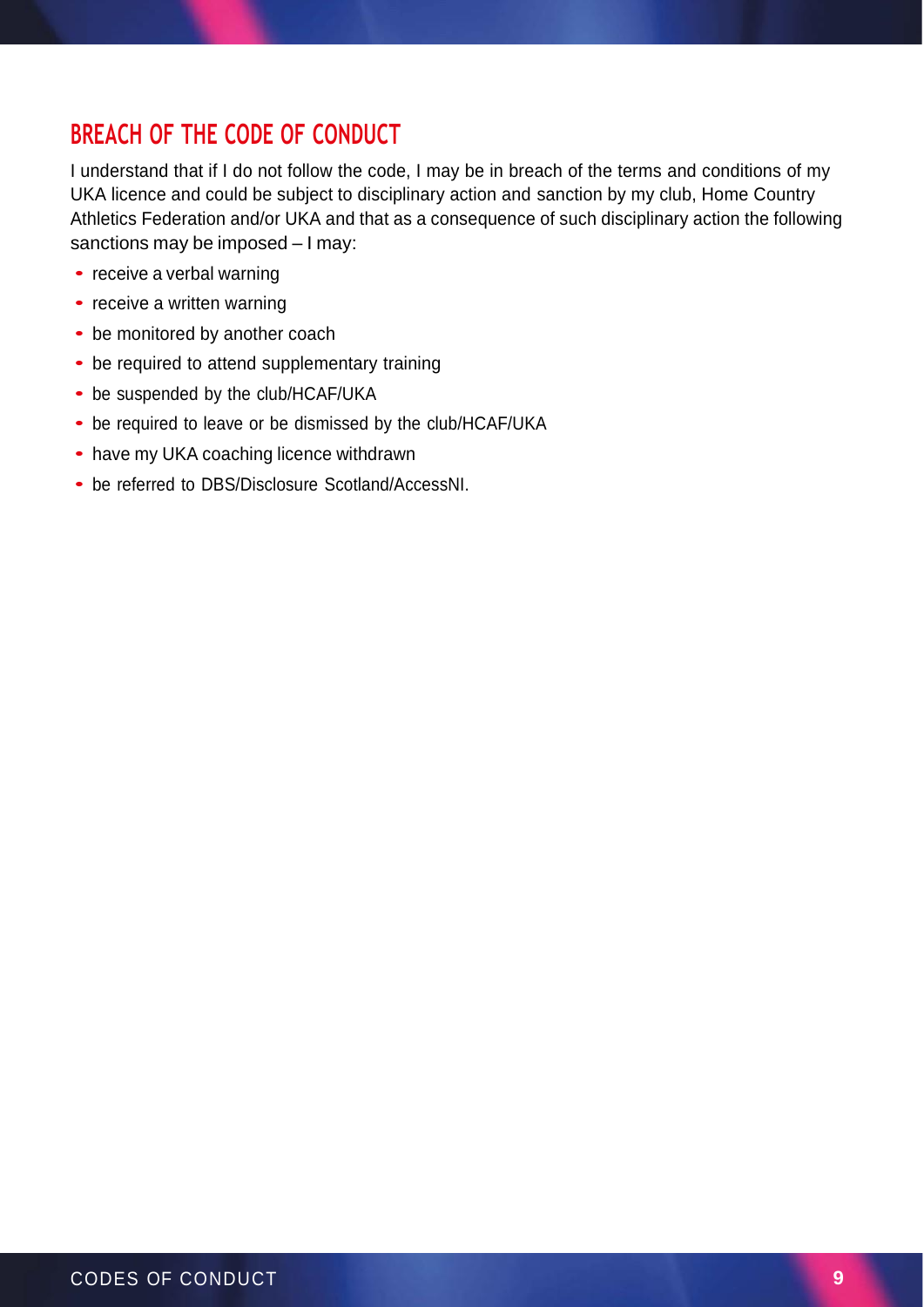# **3. CODE OF CONDUCT: SENIOR ATHLETES**

As a responsible athlete, I will:

- abide by the UKA and the HCAF Child Safeguarding Policy and Child Safeguarding Procedures
- abide by the UKA and the HCAF Adult Safeguarding Policy and Adult Safeguarding Procedures
- respect the rights of every athlete, coach, technical official and others involved in athletics and treat everyone equitably
- uphold the same sporting values away from sport as <sup>I</sup> do when <sup>I</sup> am engaged in athletics
- participate within the rules of the sport, respect decisions of coaches and officials, and demonstrate respect towards fellow athletes
- cooperate fully with others involved in the sport such as coaches, technical officials, team managers, doctors, physiotherapists, sport scientists and representatives of the governing body in my best interests and those of other athletes
- consistently promote positive aspects of the sport and never condone rule violations or the use of prohibited substances
- anticipate and be responsible for my own needs, including being organised, having the appropriate equipment and being on time
- inform my coach of any other coaching that I am seeking or receiving
- act with dignity and display courtesy and good manners towards others
- in no way undermine, put down or belittle other athletes, coaches or practitioners
- avoid swearing and abusive language whilst in athletic venues, at club functions and events, or when as part of a team/squad
- never engage in any inappropriate or illegal behaviour
- challenge and report inappropriate behaviour and language by others
- not misuse or abuse sporting equipment and venues
- not carry or consume alcohol or illegal substances while training or competing in athletics
- maintain strict boundaries between friendship and intimacy with <sup>a</sup> coach or official
- use safe transport or travel arrangements
- act ethically, professionally and with integrity, and take responsibility for your actions.

## **BREACH OF THE CODE OF CONDUCT**

I understand that if I do not follow the code, action can be taken by my club and I may:

- be asked to apologise for my behaviour
- receive a verbal warning from my coach
- receive a verbal or written warning from the club committee
- be suspended from attending club training sessions
- be suspended from the club
- be required to leave the club.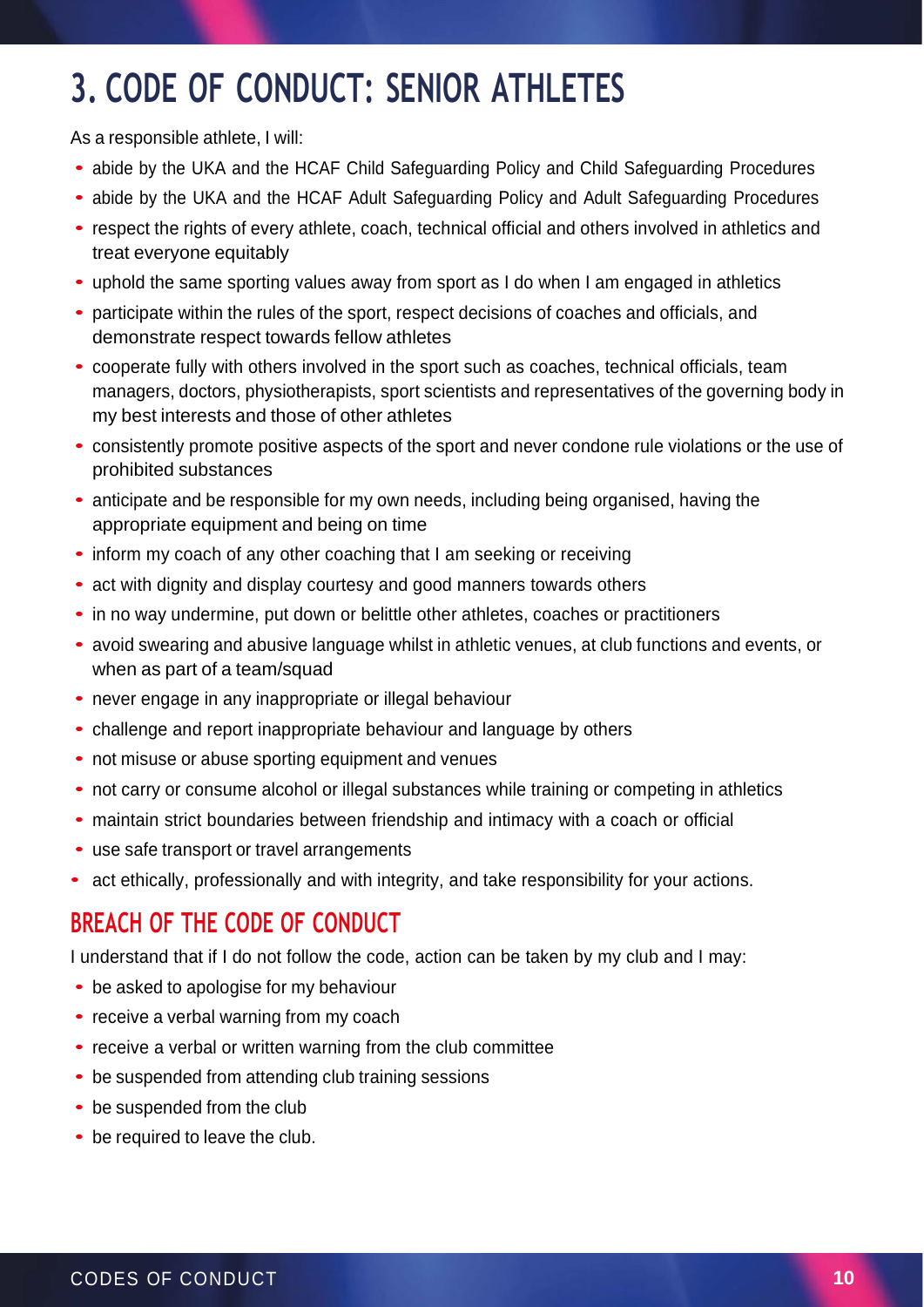## **4. CODE OF CONDUCT: CHILDREN AND YOUNG PEOPLE (under 18 years)**

As a child or young person under 18 years, I have the right to:

- be safe and protected
- be listened to
- be respected and treated fairly
- be believed
- ask for help
- be coached by someone who has the right qualifications.

As a young athlete, I will respect the code of conduct and I will:

- be friendly and supportive to other athletes
- keep myself safe
- tell my coach if I am ill or injured
- report inappropriate behaviour or risky situations to an adult
- compete fairly and respect other athletes and officials
- respect the rules of my club
- behave and listen to all instructions from my coach and officials
- take care of equipment owned or provided by the club or training facility
- not use bad language or take part in inappropriate or illegal behaviour
- not bully anyone or pressure them to do things they do not want to, including online
- in no way undermine, put down or belittle other athletes, coaches or practitioners
- keep to agreed timings for all club activities
- tell my parents/carers where I am or if I'm going to be late
- not use my mobile phone during training, competitions or in changing rooms
- not carry or consume alcohol or illegal substances while training or competing in athletics
- use safe transport or travel arrangements.

## **BREACH OF THE CODE OF CONDUCT**

I understand that if I do not follow the code, action can be taken by my club and I may:

- be asked to apologise for my behaviour
- receive a verbal warning from my coach
- receive a verbal or written warning from the club committee
- be suspended from attending club training sessions
- be suspended or required to leave the club.

Additionally, my club will always tell my parents/carers if I breach the code of conduct.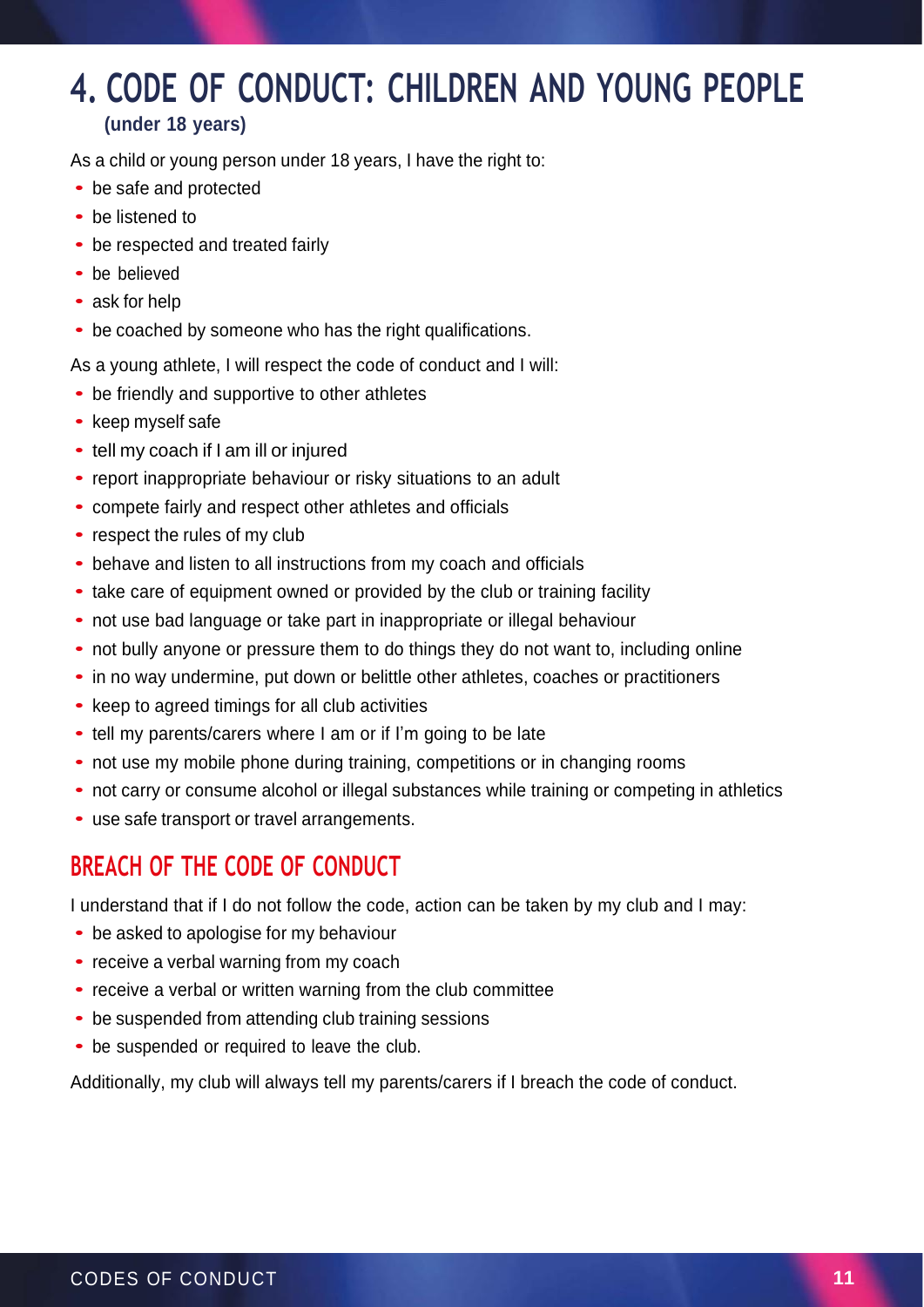# **5. CODE OF CONDUCT: PARENTS/CARERS**

As a responsible parent/carer of an athlete aged under 18, I will:

- abide by the UKA and the HCAF Child Safeguarding Policy and Child Safeguarding Procedures
- abide by the UKA and the HCAF Adult Safeguarding Policy and Adult Safeguarding Procedures
- demonstrate respectful behaviour at all times
- set <sup>a</sup> good example and encourage my child to learn the rules of the sport and compete within them at all times
- help my child to recognise good performance and not just results
- make athletics fun
- never force my child to take part in sport if they do not want to
- never punish or belittle my child for losing or making mistakes
- use correct and appropriate language at all times
- check the qualifications and licences of people who are coaching or managing my child, or offering a service connected to athletics such as physiotherapy, massage or nutritional advice
- know exactly where my child will be and who they will be with at all times
- assume responsibility for safe transportation of my child to and from training and competition
- return any necessary written consent forms to the club/team manager or appropriate person, including next of kin details, health and medical requirements before my child goes to any away events or trips
- provide any necessary medical information and medication that my child needs for training or trips away
- report any concerns about my child's (or any other child's) welfare to the Club Welfare Officer or National Welfare Officer. (This does not affect your right to contact your local Social Services or the Police if you feel it is necessary)
- in no way undermine, put down or belittle athletes, coaches or practitioners.

## **GOOD SPECTATOR BEHAVIOUR**

I understand that inappropriate pressure on children and poor behaviour of adult spectators can sometimes make children drop out of sport. I accept that this code promotes good spectator behaviour, and understand that if I verbally abuse children, coaches or officials, action will be taken.

## **BREACH OF THE CODE OF CONDUCT**

I understand that if I do not follow the code, action can be taken by my club and I may:

- be asked to apologise for my behaviour
- receive a verbal or written warning from the club committee/HCAF
- be suspended from attending club training sessions and events
- be suspended from the club
- be required to leave the club.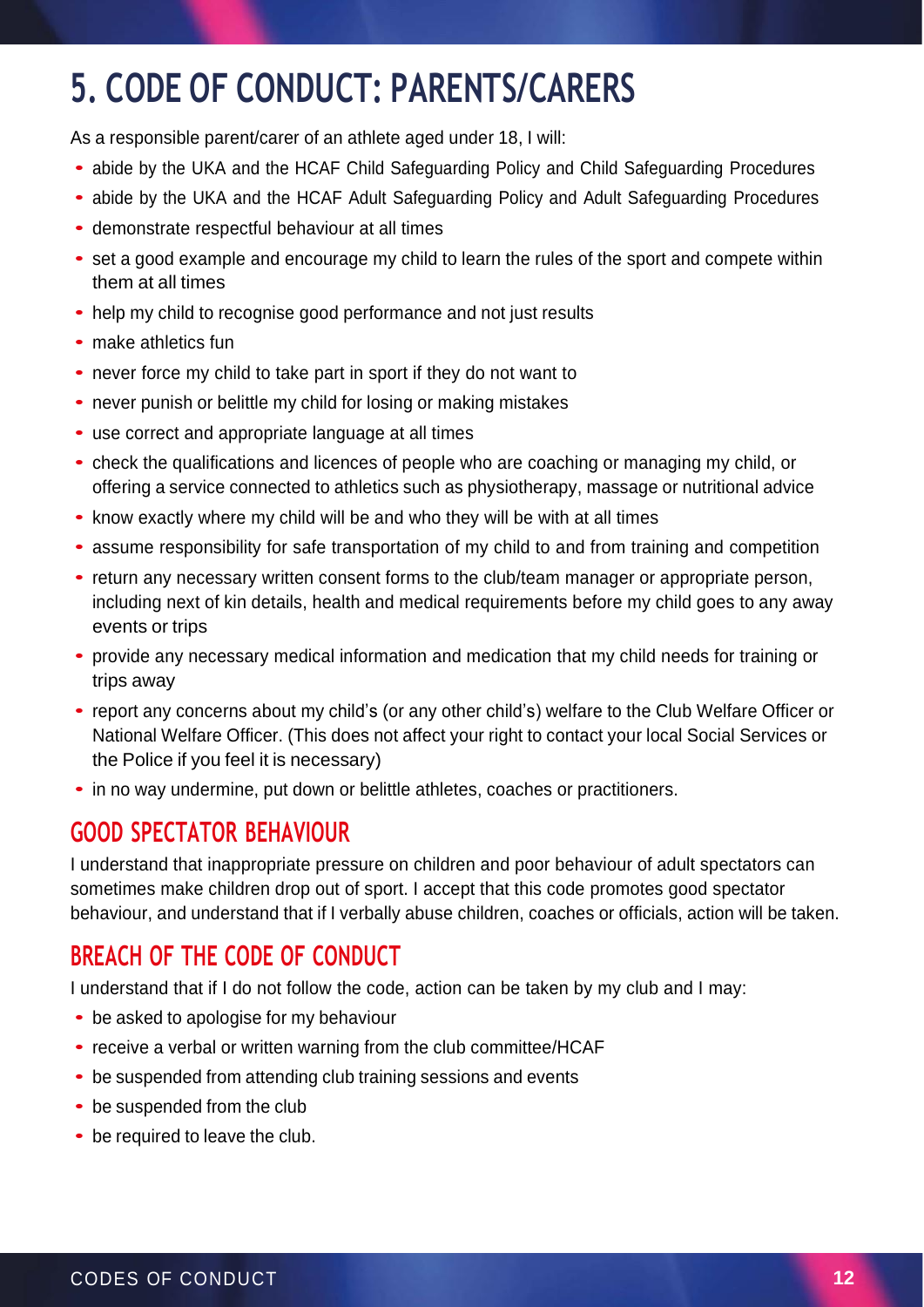# **6. CODE OF CONDUCT: TECHNICAL OFFICIALS**

Officials play a vital role in the preparation and delivery of safe and high-quality athletics events.

The code of conduct for officials reflects the required standards of personal and professional conduct in that role.

#### **Responsibilities – Professional Standards**

To maximise the benefits and minimise the risks to participants, officials must attain an appropriate level of competence through qualifications, and a commitment to ongoing training to ensure safe and correct practice.

#### **Responsibilities – Personal Standards**

Officials must demonstrate proper personal behaviour and conduct at all times.

#### **Rights**

Officials must respect and champion the rights of every individual to participate safely in sport and physical activity.

#### **Relationships**

Officials must develop positive relationships with participants (and others) based on openness, honesty, mutual trust and respect.

## **1. RESPONSIBILITIES – PROFESSIONAL STANDARDS**

As a responsible technical official, I will:

- **1.1** abide by the UKA and the HCAF Child Safeguarding Policy and Child Safeguarding Procedures
- **1.2** abide by the UKA and the HCAF Adult Safeguarding Policy and Adult Safeguarding Procedures
- **1.3** keep my professional knowledge and skills up to date, be appropriately qualified and renew my licence as and when required by UKA
- **1.4** work in a spirit of cooperation with other officials and not interfere with their responsibilities
- **1.5** offer guidance and support to less experienced officials whenever appropriate
- **1.6** report any accidental injury, distress, misunderstanding or misinterpretation to the parents/ carers and club/regional/national or UKA Safeguarding Officer as soon as possible
- **1.7** challenge and report any inappropriate behaviour or suspected misconduct by other technical officials, coaches or other people involved in athletics to a club (where relevant), HCAF or UKA as soon as possible.

## **2. RESPONSIBILITIES – PERSONAL STANDARDS**

As a responsible technical official, I will:

- **2.1** never smoke or consume alcohol whilst involved on officiating duties
- **2.2** be fully prepared for the officiating task that is assigned to me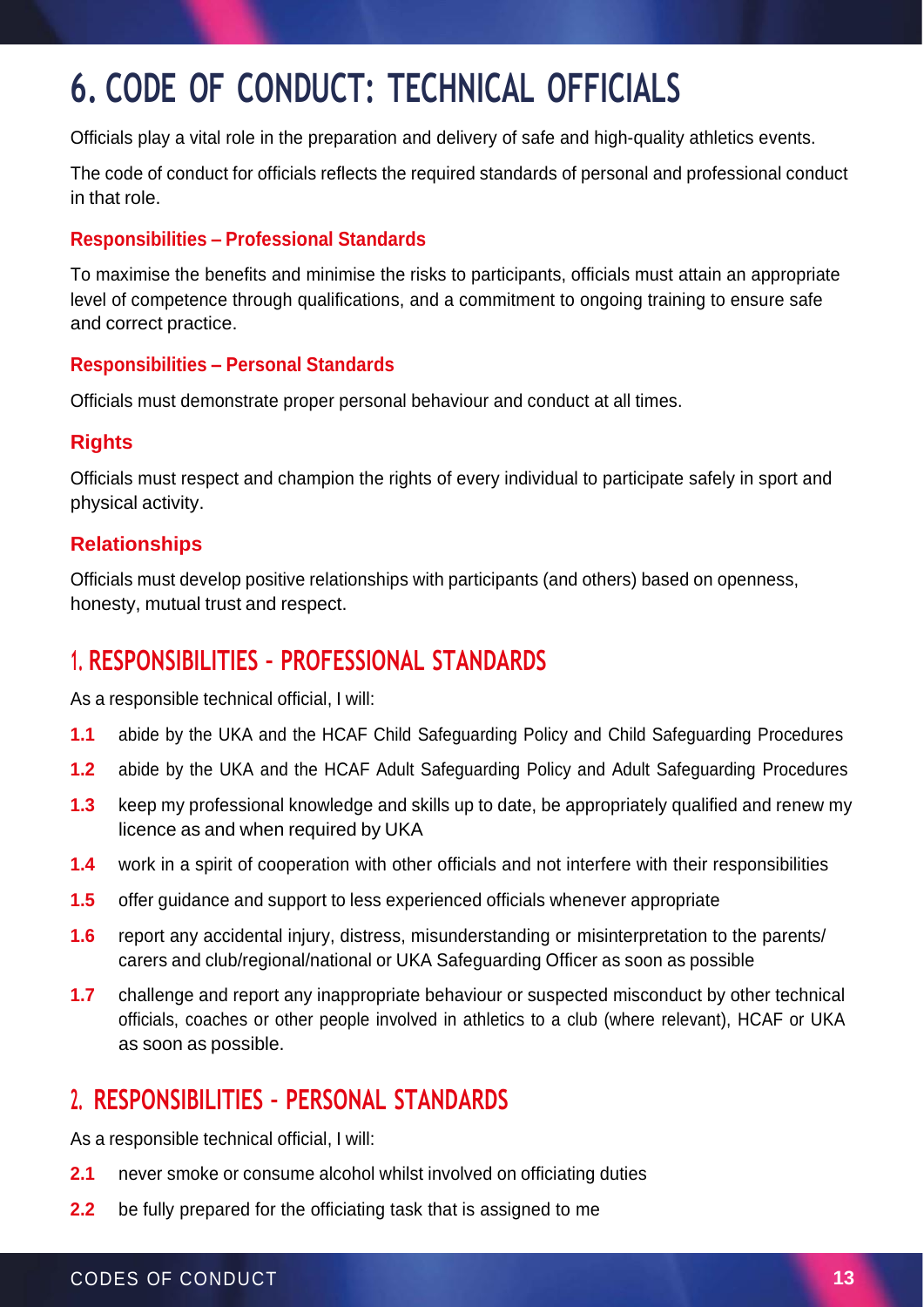- **2.3** dress appropriately and to the standard and nature of the competition, as outlined by the relevant officials' committee
- **2.4** arrive in good time for the competition and report to the official in charge
- **2.5** consistently promote positive aspects of the sport such as fair play and never condone rule violations or the use of prohibited or age-inappropriate substances
- **2.6** avoid swearing and critical, abusive language or irresponsible behaviour, including behaviour that is dangerous to me or others, acts of violence, bullying, harassment and physical and sexual abuse
- **2.7** avoid destructive behaviour and leave athletics venues as I find them
- **2.8** avoid carrying any items that could be dangerous to me or others, excluding athletics equipment used in the course of my athletics activity
- **2.9** always explain why and ask for consent before touching an athlete
- **2.10** work in same-sex pairs if supervising changing areas.

#### **3. RIGHTS**

As a responsible technical official, I will:

- **3.1** respect the rights, dignity and worth of every athlete and others involved in athletics and treat everyone equally
- **3.2** officiate without discrimination on grounds of age, gender, sexual, cultural, ethnic, disability or religious preference
- **3.3** act with dignity and display courtesy and good manners towards others
- **3.4** in no way undermine, put down or belittle other officials, athletes, coaches or practitioners
- **3.5** ensure the welfare and safety of the athletes under my supervision
- **3.6** not exert undue influence to obtain personal benefit or reward
- **3.7** conduct the event in accordance with the rules and with due respect to the rights and welfare of the athletes.

#### **4. RELATIONSHIPS**

As a responsible technical official, I will:

- **4.1** clarify with athletes (and where appropriate, with parents or carers) exactly what it is that is expected of them and what athletes are entitled to expect from me as a technical official
- **4.2** encourage and guide athletes to accept responsibility for their own performance and behaviour
- **4.3** cooperate fully with others involved in the sport such as other technical officials, competition providers/organisers, team managers, coaches and representatives of the governing body in the provision of fair and equitable conditions for the conduct of athletics events under the relevant rules of competition
- **4.4** act in a decisive, objective but friendly manner in my interaction with other officials, athletes, coaches and spectators, and carry out my duties in an efficient and non-abrasive manner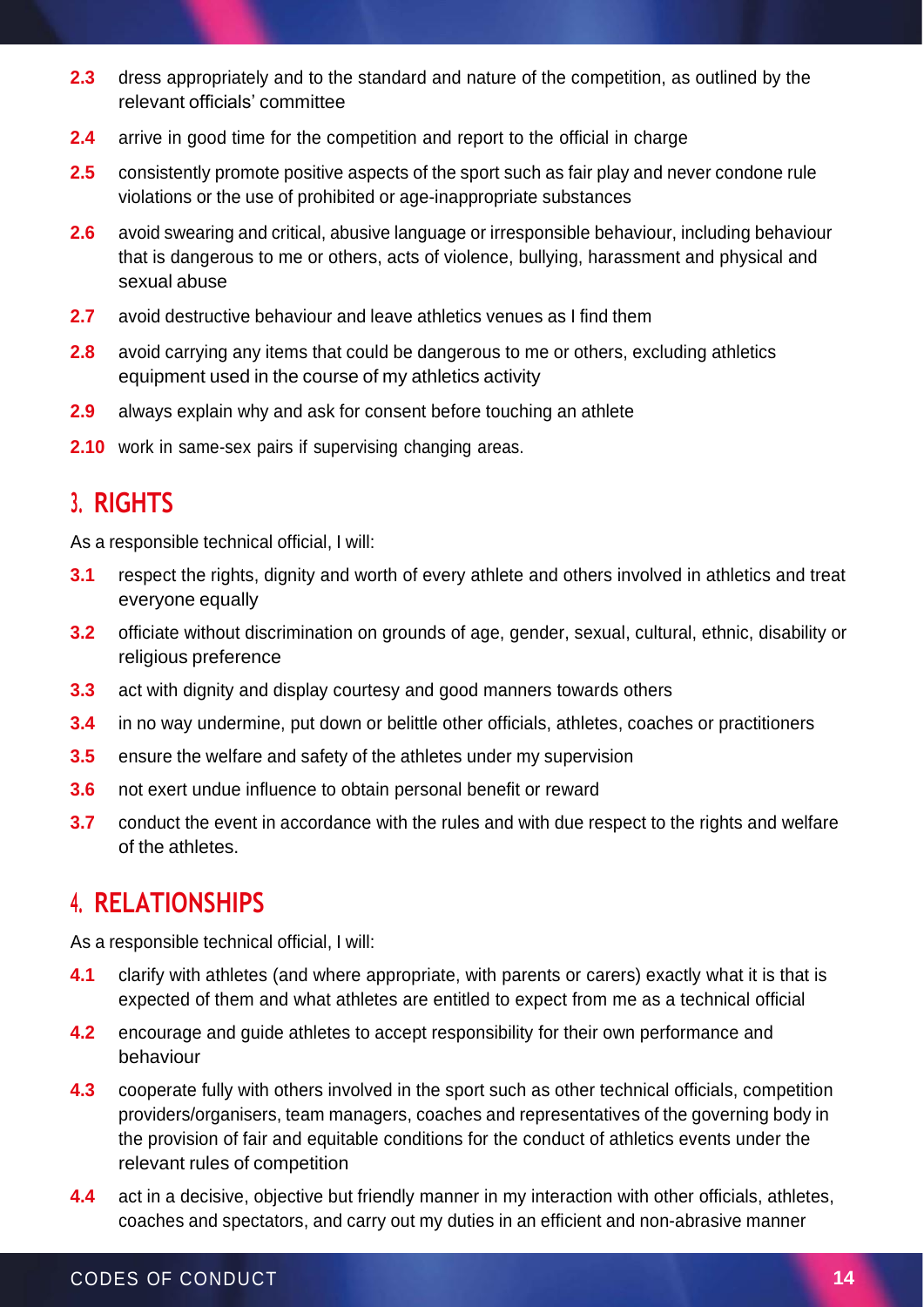- **4.5** develop healthy and appropriate working relationships with athletes based on mutual trust and respect, especially with those athletes under 18 years or who are adults at risk
- **4.6** never incite or engage in sexual activity, inappropriate touching or communication (in person or social media or any other form of verbal or non-verbal communication) with an athlete under 18 years of age. A violation of this code may result in a technical official licence being permanently withdrawn
- **4.7** never incite or engage in sexual activity, inappropriate touching or communication (in person or social media or any other form of verbal or non-verbal communication) with an athlete who is an adult at risk. A violation of this code may result in a technical official licence being permanently withdrawn
- **4.8** not use my position as a technical official to incite or engage in sexual activity, inappropriate touching or communication (in person or social media or any other form of verbal or nonverbal communication) with athletes who are aged over 18 years. In certain circumstances a violation of this code may result in a technical official licence being permanently withdrawn
- **4.9** avoid spending time alone with young athletes (under 18) unless clearly in the view of other adults
- **4.10** never take young athletes (under 18) alone in my vehicle
- **4.11** never invite a young athlete (under 18) alone into my home
- **4.12** never share a bedroom with a young athlete (under 18).

(in relation to 4.10/4.11/4.12, the relationship of the official to the child will be a consideration in any referral).

#### **BREACH OF THE CODE OF CONDUCT**

I understand that if I do not follow the code, the following sanctions may be taken by a club (where relevant), a Home Country Athletics Federation and/or UKA.

I may:

- receive receive a verbal warning
- receive a written warning
- be required to attend supplementary safeguarding training
- be suspended by a club (where relevant)/HCAF/UKA
- be required to leave or be dismissed by a club (where relevant) /HCAF/UKA
- have my UKA technical official's licence withdrawn
- be referred to DBS/Disclosure Scotland/AccessNI.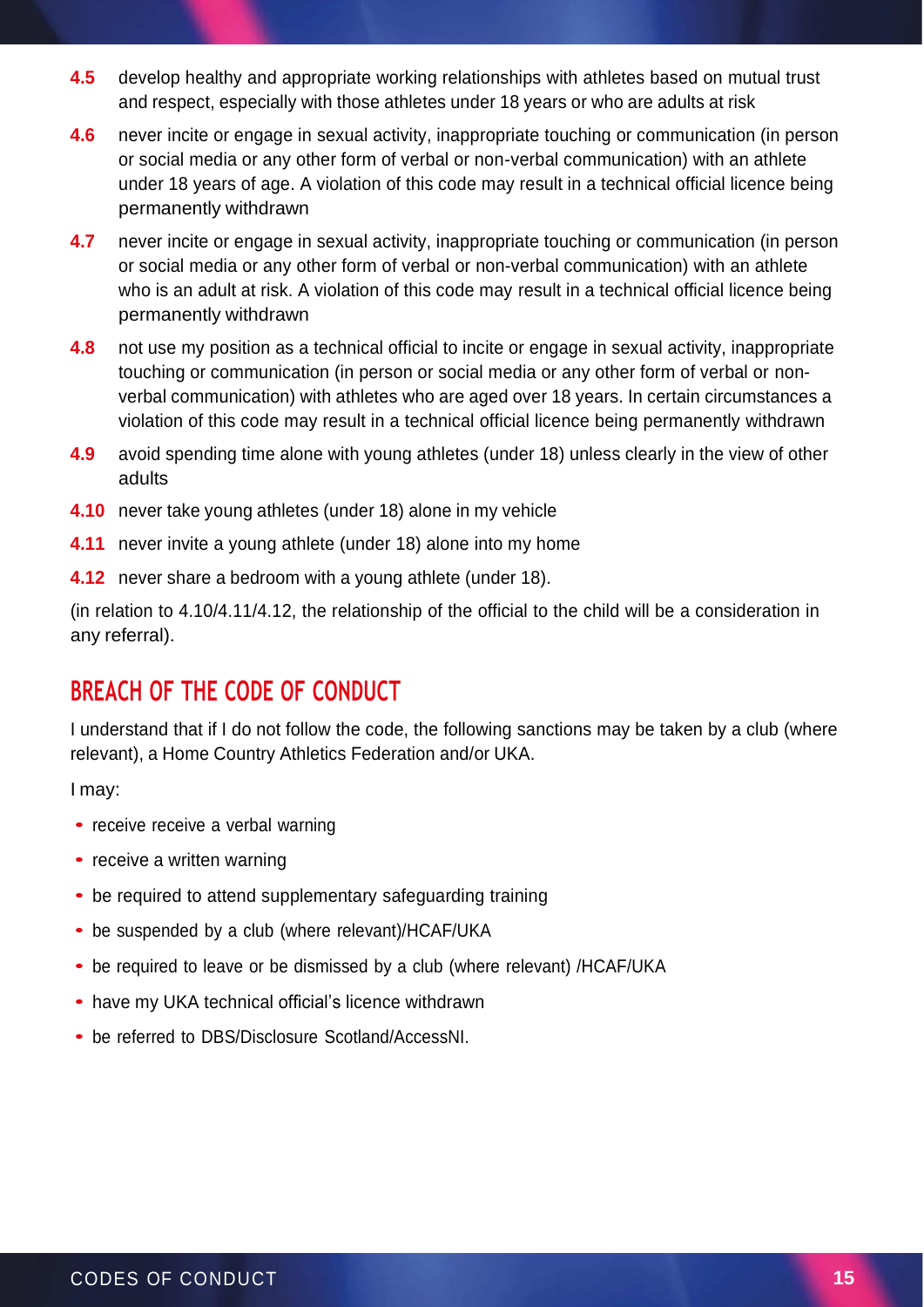# **7. CODE OF CONDUCT: VOLUNTEERS (EXCLUDING LICENSED COACHES AND TECHNICAL OFFICIALS)**

Volunteers are the lifeblood of athletics and they play a crucial role in clubs and at events. Some volunteers will be more involved in a club or event than others and responsibilities will vary, but regardless of the role, there is a need for all volunteers to recognise and understand that there are shared standards of behaviour to which they must comply, and which are in place to protect all participants and promote participation for fun and enjoyment.

As a responsible volunteer, I will:

- abide by the UKA and the HCAF Child Safeguarding Policy and Child Safeguarding Procedures
- abide by the UKA and the HCAF Adult Safeguarding Policy and Adult Safeguarding Procedures
- ensure that where my role requires, I have obtained an acceptable criminal record check (DBS/ Disclosure Scotland/Access NI) (Access to particular roles will be denied to anyone who does not have an acceptable criminal record check or who refuses to share the certificate with UKA or the HCAF when required)
- ensure that activities I arrange or support are appropriate for the age, maturity, experience and ability of the individuals involved
- cooperate fully with others involved in the sport such as coaches, technical officials, team managers and representatives of the governing body
- in no way undermine, put down or belittle other officials, athletes, coaches or practitioners
- consistently promote positive aspects of the sport (e.g. fair play) and never condone rule violations or adopt or encourage the use of prohibited or age-inappropriate substances or techniques
- never engage in the massage of an athlete under the age of 18 years. I understand that I require an up-to-date and recognised qualification in sports massage or another relevant qualification from a recognised body or authority to engage in the massage of an athlete over 18 years
- follow the relevant guidance on social media use and not post on social media any content which is inappropriate or offensive
- avoid swearing, abusive language and irresponsible or illegal behaviour, including behaviour that is dangerous to me or others, acts of violence, bullying, harassment and physical and sexual abuse
- avoid destructive behaviour and leave athletics venues as <sup>I</sup> find them
- not carry or consume alcohol or illegal substances while volunteering in athletics
- avoid carrying any items that could be dangerous to me or others, excluding athletics equipment used in the course of my athletics activity
- challenge inappropriate behaviour and language by others and report any suspected misconduct by other coaches or other people involved in athletics to the club, HCAF/UKA Safeguarding Team as soon as possible
- volunteer my time without discrimination on grounds of age, gender, sexual, cultural, ethnic, disability or religious preference
- respect the rights, dignity and worth of every person and treat everyone equally, regardless of background or ability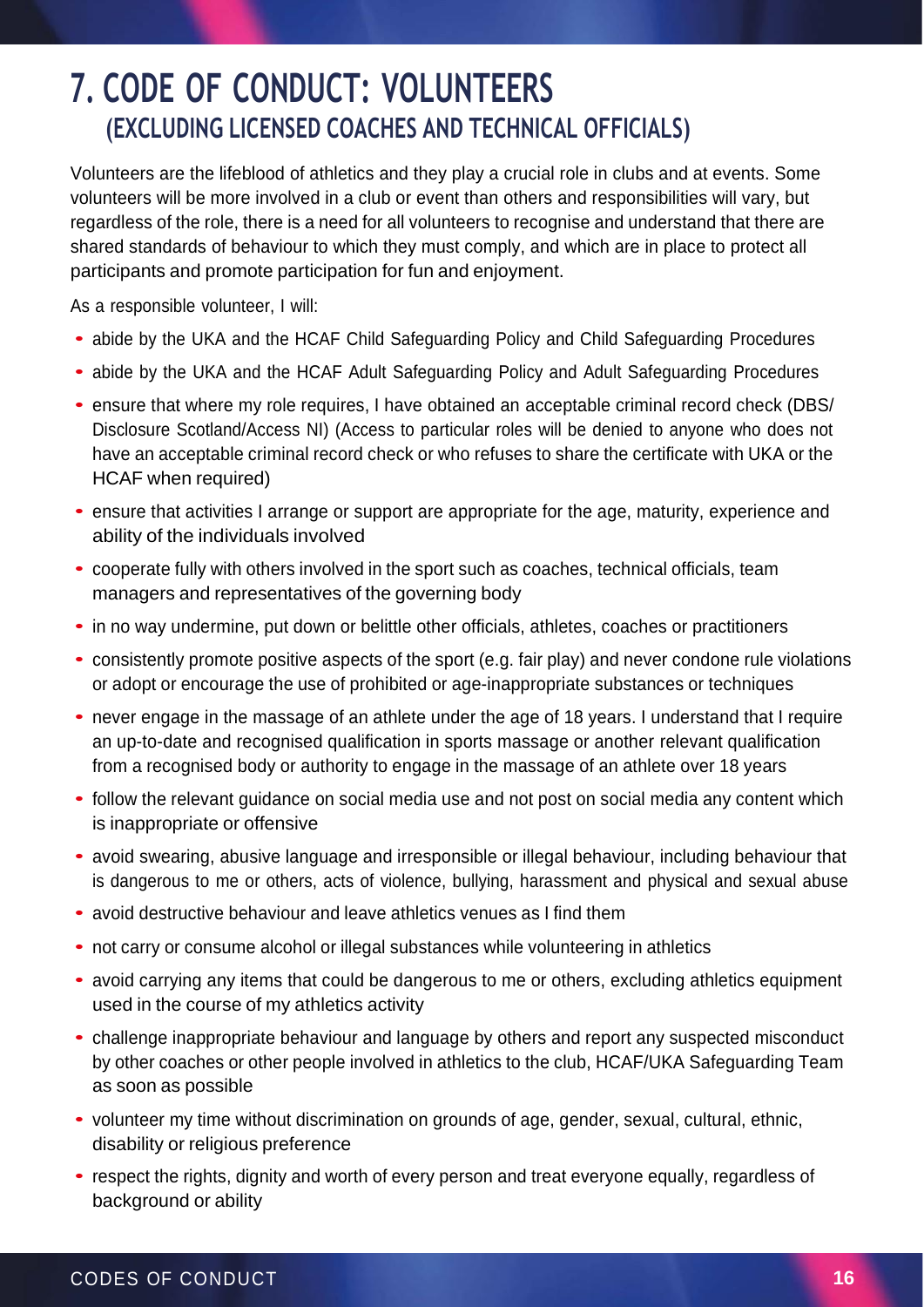- report any accidental injury, distress, misunderstanding or misinterpretation to the Club Welfare Officer as soon as possible
- never exert undue influence to obtain personal benefit or reward
- develop healthy and appropriate working relationships with athletes and other volunteers based on mutual trust and respect, especially with anyone under 18 years or who are adults at risk
- never incite or engage in sexual activity, inappropriate touching or communication (in person or social media or any other form of verbal or non-verbal communication) with anyone under 18 years of age
- never incite or engage in sexual activity, inappropriate touching or communication (in person or social media or any other form of verbal or non-verbal communication) with an athlete who is an adult at risk coached by me or under my supervision
- not use my position as a volunteer to incite or engage in sexual activity, inappropriate touching or communication (in person or social media or any other form of verbal or non-verbal communication) with athletes under my supervision who are aged over 18 years
- avoid spending time alone with young athletes (under 18) unless clearly in the view of other adults
- never take young athletes (under 18) alone in my vehicle
- never invite a young athlete (under 18) alone into my home
- never share a bedroom with a young athlete (under 18).

#### **BREACH OF THE CODE OF CONDUCT**

I understand that if I do not follow the code, I may be subject to disciplinary action and sanction by my club, HCAF and/or UKA.

I may:

- receive a verbal warning
- receive a written warning
- be required to attend training
- be suspended by the club/HCAF/UKA
- be required to leave or be dismissed by the club/HCAF/UKA.